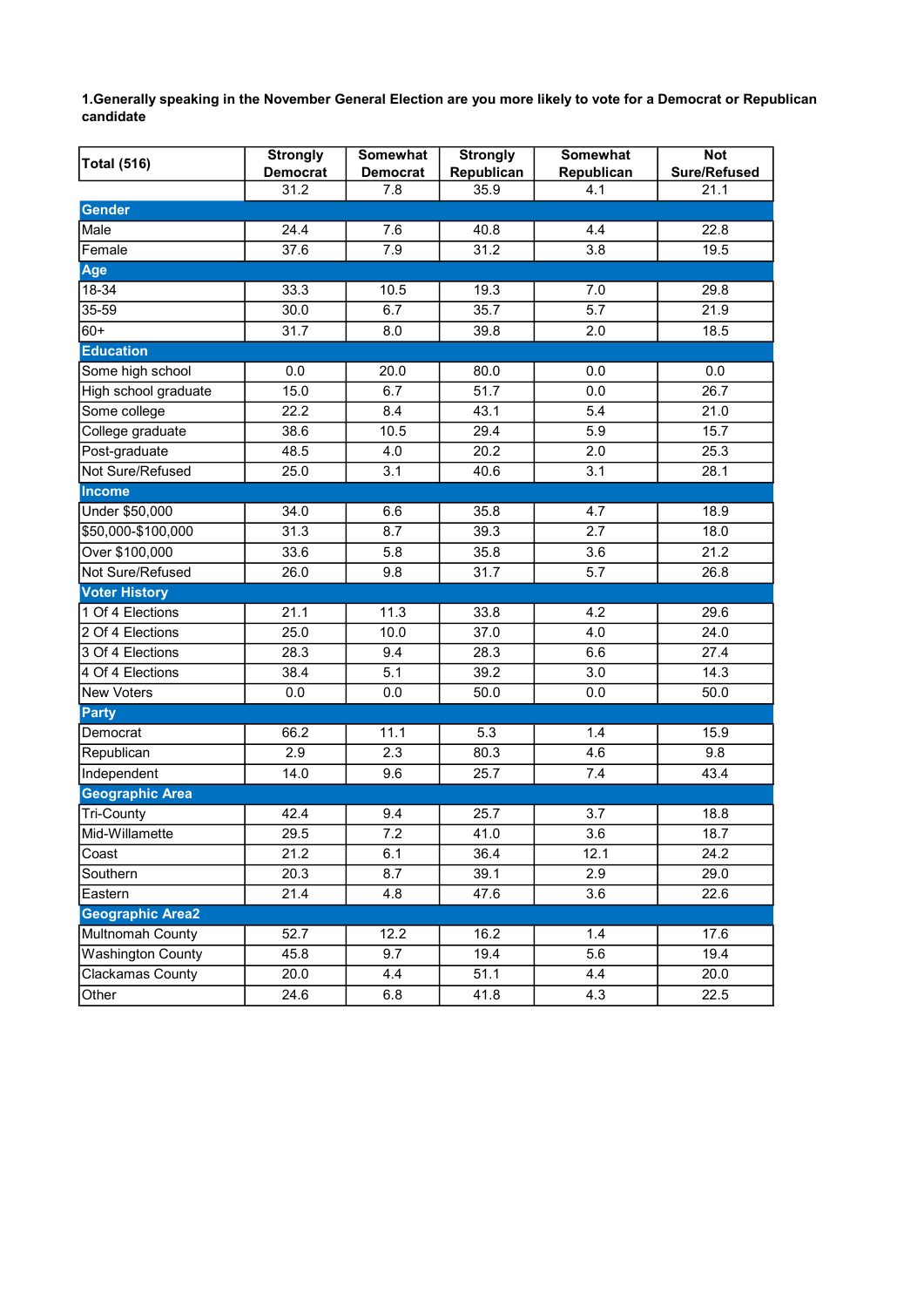2.If the election for Governor of Oregon were held today would you vote for TINA KOTEK, CHRISTINE DRAZAN or BETSY JOHNSON

|                          | <b>Tina Kotek</b> | <b>Christine</b>  | <b>Betsy</b> | <b>Not</b>          |  |  |  |
|--------------------------|-------------------|-------------------|--------------|---------------------|--|--|--|
| <b>Total (516)</b>       |                   | <b>Drazan</b>     | Johnson      | <b>Sure/Refused</b> |  |  |  |
|                          | 27.5              | 29.5              | 19.4         | 23.6                |  |  |  |
| <b>Gender</b>            |                   |                   |              |                     |  |  |  |
| Male                     | 21.2              | 32.0              | 18.0         | 28.8                |  |  |  |
| Female                   | 33.5              | 27.1              | 20.7         | 18.8                |  |  |  |
| Age                      |                   |                   |              |                     |  |  |  |
| $18 - 34$                | 31.6              | 15.8              | 19.3         | 33.3                |  |  |  |
| $35 - 59$                | 26.2              | 31.0              | 20.0         | 22.9                |  |  |  |
| $60+$                    | 27.7              | 31.3              | 18.9         | 22.1                |  |  |  |
| <b>Education</b>         |                   |                   |              |                     |  |  |  |
| Some high school         | 0.0               | 40.0              | 40.0         | 20.0                |  |  |  |
| High school graduate     | 13.3              | 41.7              | 15.0         | 30.0                |  |  |  |
| Some college             | 19.8              | 34.7              | 23.4         | 22.2                |  |  |  |
| College graduate         | 35.3              | 27.5              | 17.6         | 19.6                |  |  |  |
| Post-graduate            | 40.4              | $\overline{20.2}$ | 18.2         | 21.2                |  |  |  |
| Not Sure/Refused         | 21.9              | 15.6              | 15.6         | 46.9                |  |  |  |
| <b>Income</b>            |                   |                   |              |                     |  |  |  |
| <b>Under \$50,000</b>    | 23.6              | 30.2              | 22.6         | 23.6                |  |  |  |
| \$50,000-\$100,000       | 30.0              | 34.0              | 15.3         | 20.7                |  |  |  |
| Over \$100,000           | 31.4              | 27.0              | 19.7         | 21.9                |  |  |  |
| Not Sure/Refused         | 23.6              | 26.0              | 21.1         | 29.3                |  |  |  |
| <b>Voter History</b>     |                   |                   |              |                     |  |  |  |
| 1 Of 4 Elections         | 18.3              | 32.4              | 22.5         | 26.8                |  |  |  |
| 2 Of 4 Elections         | 17.0              | 26.0              | 25.0         | 32.0                |  |  |  |
| 3 Of 4 Elections         | 29.2              | 26.4              | 18.9         | 25.5                |  |  |  |
| 4 Of 4 Elections         | 34.2              | 31.2              | 16.5         | 18.1                |  |  |  |
| <b>New Voters</b>        | 0.0               | 50.0              | 0.0          | 50.0                |  |  |  |
| <b>Party</b>             |                   |                   |              |                     |  |  |  |
| Democrat                 | $\frac{1}{57.0}$  | 3.9               | 18.4         | 20.8                |  |  |  |
| Republican               | 2.3               | 68.2              | 13.9         | 15.6                |  |  |  |
| Independent              | $\overline{14.7}$ | 19.1              | 27.9         | 38.2                |  |  |  |
| <b>GeographicArea</b>    |                   |                   |              |                     |  |  |  |
| <b>Tri-County</b>        | 35.6              | 19.9              | 20.9         | 23.6                |  |  |  |
| Mid-Willamette           | 26.6              | 37.4              | 16.5         | 19.4                |  |  |  |
| Coast                    | 21.2              | 27.3              | 27.3         | 24.2                |  |  |  |
| Southern                 | 23.2              | 29.0              | 23.2         | 24.6                |  |  |  |
| Eastern                  | 16.7              | 39.3              | 14.3         | 29.8                |  |  |  |
| GeographicArea2          |                   |                   |              |                     |  |  |  |
| Multnomah County         | 39.2              | 12.2              | 20.3         | 28.4                |  |  |  |
| <b>Washington County</b> | 38.9              | 18.1              | 19.4         | 23.6                |  |  |  |
| <b>Clackamas County</b>  | 24.4              | 35.6              | 24.4         | 15.6                |  |  |  |
| Other                    | 22.8              | 35.1              | 18.5         | 23.7                |  |  |  |